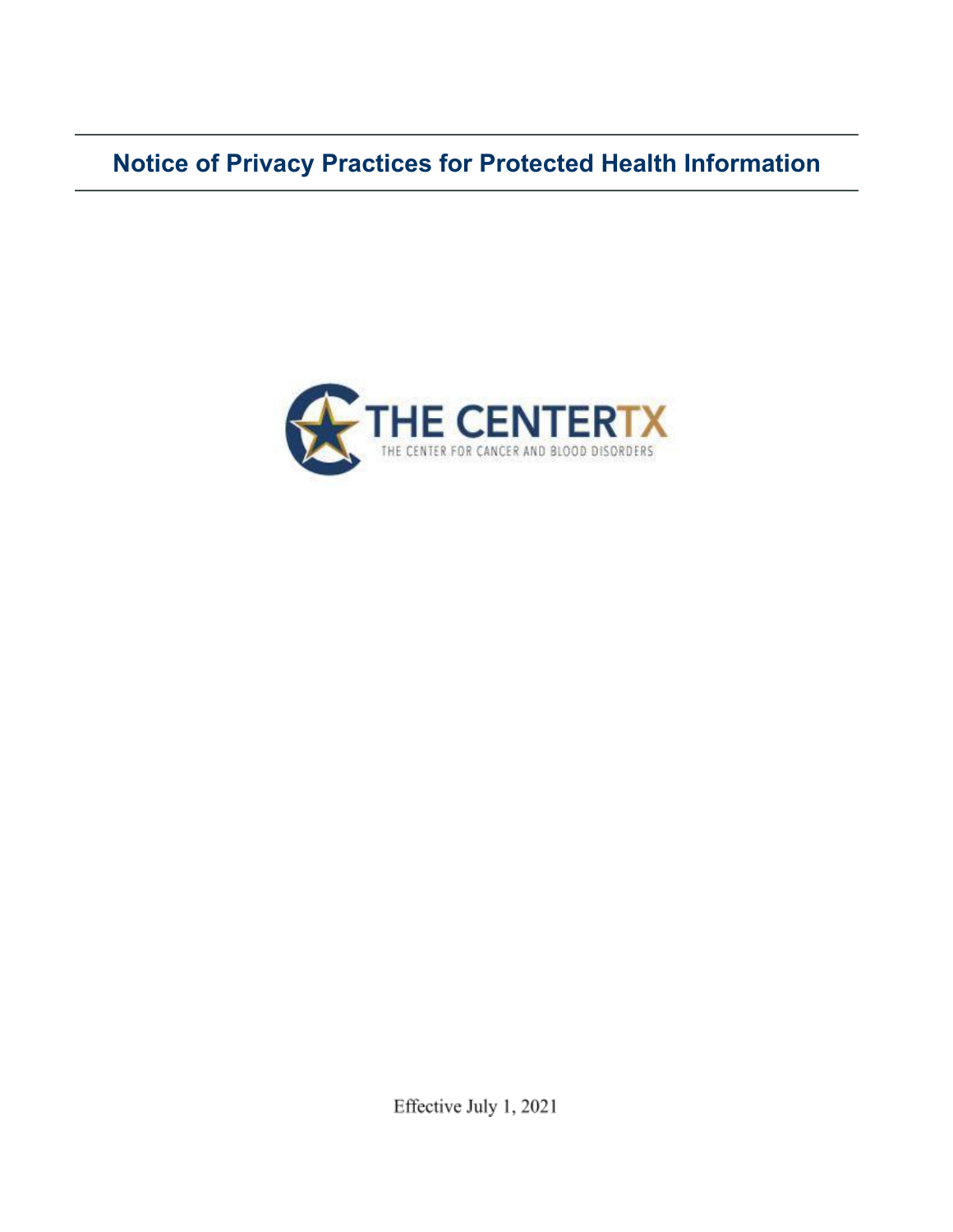

| <b>Table of Contents</b>                                    |                         |
|-------------------------------------------------------------|-------------------------|
| Your Health Information Rights                              | $\mathbf{2}$            |
| Right to Inspect and/or Obtain Copy                         | $\mathbf 2$             |
| Right to Request an Amendment                               | $\overline{2}$          |
| Right to an Accounting of Disclosures                       | $\overline{2}$          |
| Right to Breach Notification                                | $\overline{2}$          |
| <b>Right to Request Restrictions</b>                        | $\overline{2}$          |
| Right to Request Confidential Communications                | $\overline{\mathbf{c}}$ |
| Right to a Paper Copy of This Notice                        | $\overline{\mathbf{c}}$ |
| Personal Representative                                     | $\overline{2}$          |
| <b>How CCBD Protects Your Health Information</b>            | $\overline{\mathbf{2}}$ |
| <b>Request Information or File a Complaint</b>              | $\overline{\mathbf{2}}$ |
| <b>Uses and Disclosures Requiring Authorization</b>         | $\overline{\mathbf{2}}$ |
| <b>Patient Contact</b>                                      | $\boldsymbol{2}$        |
| Communication with Family & Friends                         | $\overline{\mathbf{c}}$ |
| <b>Philanthropic Support</b>                                | $\overline{\mathbf{c}}$ |
| <b>Disaster Relief Efforts</b>                              | $\overline{c}$          |
| Health Information Exchange                                 | $\overline{2}$          |
| Uses and Disclosures with Neither Consent nor Authorization | $\overline{\mathbf{2}}$ |
| <b>Public Health Activities</b>                             | $\overline{2}$          |
| Victims of Abuse, Neglect, or Domestic Violence             | $\overline{\mathbf{c}}$ |
| <b>State Specific Requirements</b>                          | $\mathbf 2$             |
| <b>Oversight Agencies</b>                                   | $\overline{\mathbf{c}}$ |
| Judicial/Administrative Proceedings                         | $\overline{\mathbf{c}}$ |
| Law Enforcement                                             | $\overline{c}$          |
| Coroners, Medical Examiners and Funeral Directors           | $\overline{c}$          |
| Organ Procurement Organizations                             | $\mathbf 2$             |
| Research                                                    | $\overline{\mathbf{c}}$ |
| Threat to Health and Safety                                 | $\overline{\mathbf{c}}$ |
| For Specialized Governmental Functions                      | $\mathbf 2$             |
| <b>Correctional Institutions</b>                            | $\mathbf 2$             |
| <b>Workers Compensation</b>                                 | $\overline{2}$          |
| <b>Other Uses and Disclosures</b>                           | $\overline{2}$          |
| Website                                                     | $\overline{2}$          |
| Notice of Privacy Practices Acknowledgement Form            | $\overline{2}$          |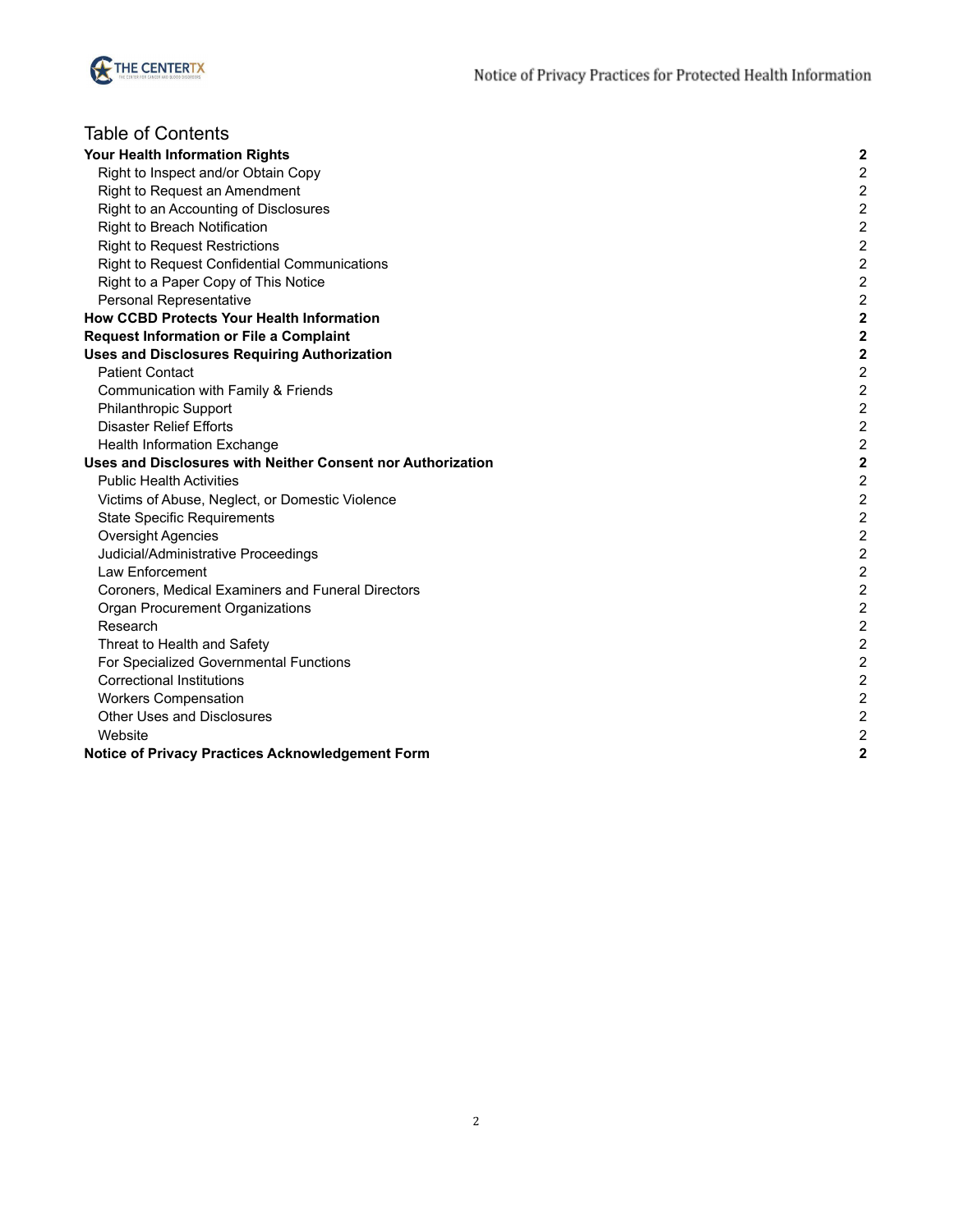# **Notice of Privacy Practices for Protected Health Information**

Effective Date: 07/01/2021

# **THIS NOTICE DESCRIBES HOW MEDICAL INFORMATION ABOUT YOU MAY BE USED AND DISCLOSED AND HOW YOU CAN GET ACCESS TO THIS INFORMATION. PLEASE REVIEW THIS DOCUMENT CAREFULLY.**

The Center for Cancer and Blood Disorders (CCBD) provides each of its patients with a Notice of Privacy Practices (NPP) that is written in plain language and that contains the elements required by the Health Insurance Portability and Accountability Act of 1996 (HIPAA) Privacy Regulations.

CCBD is committed to protecting its patients' personal and heath information. Additionally, both federal and state laws require CCBD to maintain the privacy of patient personal health information. This Notice explains CCBD's privacy practices, our legal duties, and your rights concerning your personal and health information. In this Notice, your personal or protected health information (PHI) is referred to as "healthcare information" and includes information about your health treatment and care when it contains identifiable information such as your name, age, address, income, and other financial information.

CCBD is permitted by federal privacy laws to make uses and disclosures of your health information for purposes of treatment, payment, and healthcare operations. Protected healthcare information is the information we create and obtain in providing our services to you. Such information may include documenting your symptoms, examination and test results, diagnoses, treatment, and applying for future care or treatment. It also includes billing documents for those services. Examples related to treatment, payment, and healthcare operations are listed below.

#### **Use of your health information for treatment purposes:**

- A nurse obtains treatment information about you and records it in a health record.
- During the course of your treatment, the physician determines he/she will need to consult with another specialist. He/she will share the information with such a specialist and obtain his/her input.

# **Use of your health information for payment purposes:**

● CCBD submits requests for payment to your health insurance company. The health insurance company or business associate helping CCBD obtains payment requests information from us regarding your medical care given. CCBD will provide information to them about you and the care given.

#### **Use of your information for healthcare operations:**

• CCBD may obtain services from business associates such as quality assessment, quality improvement, outcome evaluation, protocol and clinical guidelines development, training programs, credentialing, medical review, legal services, and insurance. CCBD will share information about you with such business associates as necessary to obtain these services.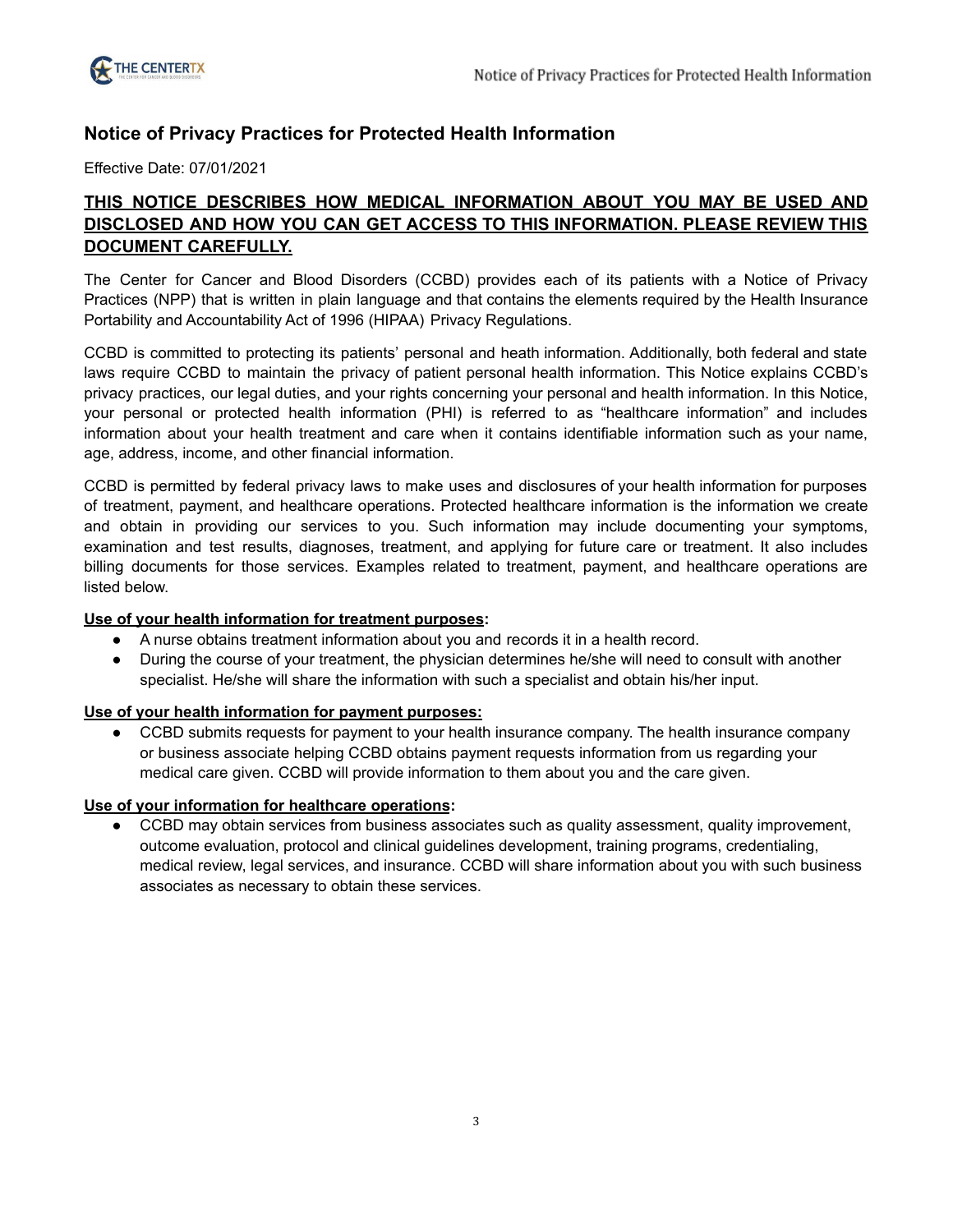

# <span id="page-3-0"></span>**Your Health Information Rights**

The health and billing records we maintain are the physical property of CCBD. You have the following rights with respect to your protected healthcare information:

# <span id="page-3-1"></span>**Right to Inspect and/or Obtain Copy**

You have the right to inspect and obtain a copy of your completed health records unless your doctor believes that disclosure of that information to you could harm you. Your request to inspect or obtain a copy of the records must be submitted in writing, signed and dated, to the medical records department of the CCBD facility that maintains the records. (Requests for billing records should be sent to the billing departments.) We may charge a fee for processing your request. If CCBD denies your request to inspect or obtain a copy of the records, you may appeal the denial in writing to the OneOncology Office of Compliance at the following address: 424 Church Street, Suite 2400, Nashville, TN 37219.

## <span id="page-3-2"></span>**Right to Request an Amendment**

If you feel that health information CCBD has about you is incorrect or incomplete, you have the right to ask us to amend your medical records. Your request for an amendment must be in writing, signed, and dated. It must specify the records you wish to amend, identify the CCBD facility that maintains those records, and give the reason for your request. You must address your request to the Compliance Department at 424 Church Street, Suite 2400, Nashville, TN 37219 or to the CCBD facility that maintains the records you wish to amend. CCBD will respond to you within 60 days. We may deny your request; if we do, we will tell you why and explain your options.

## <span id="page-3-3"></span>**Right to an Accounting of Disclosures**

You may request an accounting, which is a listing of the entities or persons (other than yourself) to whom CCBD has disclosed your health information without your written authorization. The accounting would not include disclosures for treatment, payment, healthcare operations, and certain other disclosures exempted by law. Your request for an accounting of disclosures must be in writing, signed, and dated. It must identify the time period of the disclosures and the CCBD facility that maintains the records about which you are requesting the accounting. We will not list disclosures made earlier than six (6) years before your request. Your request should indicate the form in which you want the list (for example, paper or electronically). You must submit your written request to the medical records department. We will respond to you within sixty (60) days. We will give you the first listing within any 12-month period free of charge, but we will charge you for all other accountings requested within the same 12-months.

#### <span id="page-3-4"></span>**Right to Breach Notification**

In the event of any breach of unsecured PHI, CCBD shall fully comply with HIPAA/HITECH breach notification requirements, including notification to you of any impact that the breach may have had on you and/or your family member(s) and actions CCBD undertook to minimize any impact the breach may have had on you.

#### <span id="page-3-5"></span>**Right to Request Restrictions**

You have the right to request a restriction or limitation on the medical information we use or disclose about you for treatment, payment, or healthcare operations. Unless otherwise required by law, you have a right to restrict certain health information disclosures to health insurers if you pay full cost of services at the time of your visit. To request a restriction, you must make your request in writing to the CCBD facility that maintains the records or the Compliance Department located at 424 Church Street, Suite 2400, Nashville, TN 37219. In your request, you must tell us what information you want to limit, whether you want to limit our use, disclosure, or both, and to whom you want the limits to apply, for example, disclosures to your spouse. All requests will be reviewed for consideration of acceptance, therefore, you will not receive immediate response to your request. Every effort will be made to provide you a response to your request within thirty (30) days.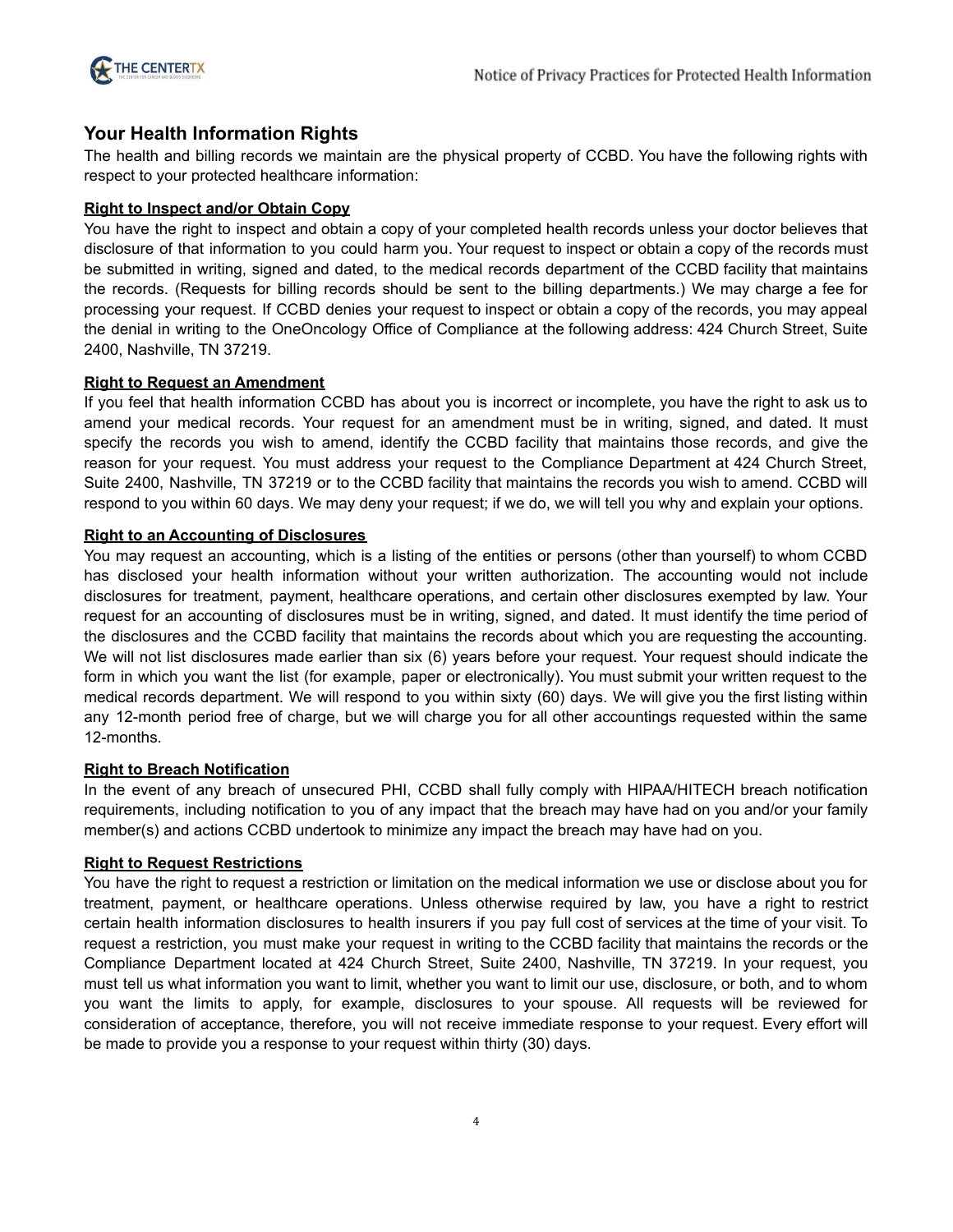

## <span id="page-4-0"></span>**Right to Request Confidential Communications**

You have the right to request that we communicate with you about medical matters in a certain way or at a certain location. For example, you can ask that we only contact you at work or by mail. To request confidential communications, you must make your request in writing to the Compliance Department located at 424 Church Street, Suite 2400, Nashville, TN 37219. We will not ask you the reason for your request. CCBD will accommodate all reasonable requests. Your request must specify how or where you wish to be contacted.

## <span id="page-4-1"></span>**Right to a Paper Copy of This Notice**

You have the right to a paper copy of this Notice. You may ask us to give you a copy of this Notice at any time. Even if you have agreed to receive this Notice electronically, you are still entitled to a paper copy. You may obtain a paper copy of this Notice at any of our facilities or by calling (817) 759-7000. You also can view this Notice at our website *[www.thecentertx.com](https://thecentertx.com/)*.

## <span id="page-4-2"></span>**Personal Representative**

Your "personal representative" may exercise the rights listed above on your behalf if under an applicable law, that person has legal authority to act on your behalf in making decisions related to healthcare.

# <span id="page-4-3"></span>**How CCBD Protects Your Health Information**

CCBD is required to:

- Maintain the privacy of your health information as required by law;
- Provide you with a notice as to our duties and privacy practices as to the information we collect and maintain about you;
- Abide by the terms of this Notice;
- Notify you if we cannot accommodate a requested restriction or request;
- Accommodate your reasonable requests regarding methods to communicate health information with you; and
- Accommodate your request for an accounting of disclosures.

CCBD reserves the right to amend, change, or eliminate provisions in our privacy practices and access practices and to enact new provisions regarding the PHI we maintain. If our information practices change, we will amend our Notice. You are entitled to receive a revised copy of the Notice by calling and requesting a copy of our Notice or by visiting one of our offices and picking up a copy. New policies will be posted in the waiting room as well as on our website at www.thecentertx.com.

# <span id="page-4-4"></span>**Request Information or File a Complaint**

If you have questions, would like additional information, or want to report a problem regarding the handling of your healthcare information, you may contact:

| <u>)neOncology</u><br>Attn: VP of                    | 615.880.8479                                     |
|------------------------------------------------------|--------------------------------------------------|
| Compliance<br><b>424 Church Street</b><br>Suite 2400 | <u>complianceandprivacy@</u> oneoncology.cq<br>m |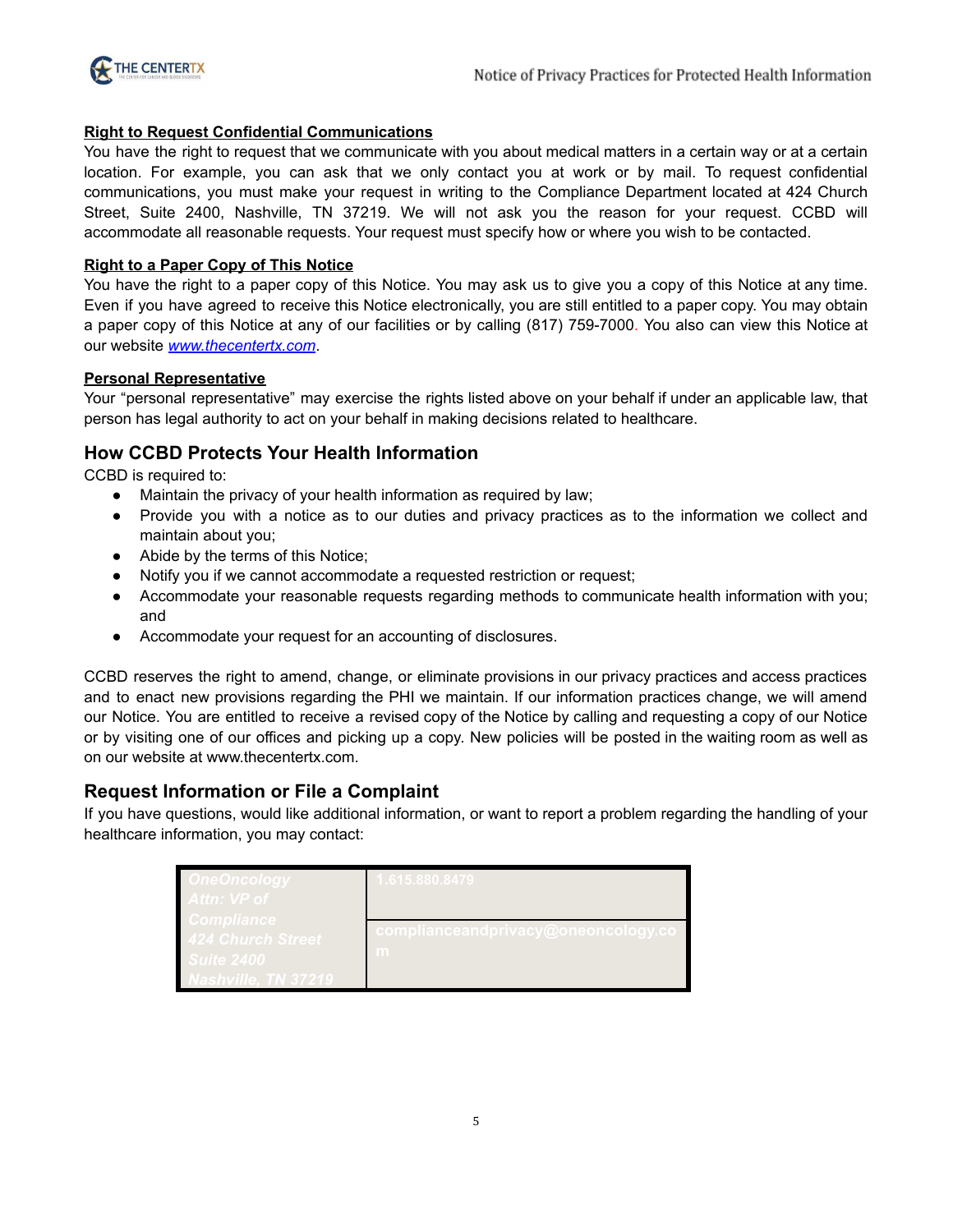

Additionally, if you believe your privacy rights have been violated, you may file a written complaint at the address above, ATTN: VP of Compliance. You may also file a complaint with the U.S. Department of Health and Human Services at:

> *Office for Civil Rights U.S. Department of Health and Human Services 200 Independence Avenue, SW Room 509F, HHH Building Washington, D.C. 20201 (800) 368-1019 | [www.hhs.gov/ocr](http://www.hhs.gov/ocr)*

- We cannot, and will not, require you to waive the right to file a complaint with the U.S. Department of Health and Human Services (HHS) as a condition of receiving treatment from the office.
- We cannot, and will not, retaliate against you for filing a complaint with the U.S. Department of Health and Human Services.

# <span id="page-5-0"></span>**Uses and Disclosures Requiring Authorization**

## <span id="page-5-1"></span>**Patient Contact**

CCBD may contact you to provide you with appointment reminders, with information about treatment alternatives, or with information about other health-related benefits and services that may be of interest to you. For example, we may leave voice messages at the telephone number you provide with us.

## <span id="page-5-2"></span>**Communication with Family & Friends**

Generally, no information about you will be disclosed without your written authorization. The only exceptions include essential business operations, life-threatening emergencies, a court order, or instances involving our ethical and legal duty to report abuse.

In addition, unless you object, CCBD may use or disclose your PHI to notify, or assist in notifying, a family member, personal representative, or other person responsible for your care, about your location, and about your general condition, or your death.

#### <span id="page-5-3"></span>**Philanthropic Support**

CCBD may use or disclose certain health information about you to contact you as part of its fundraising activities. You have the right to choose not to receive these communications and we will tell you how to cancel them.

#### <span id="page-5-4"></span>**Disaster Relief Efforts**

CCBD may use and disclose your PHI to assist in disaster relief efforts.

#### <span id="page-5-5"></span>**Health Information Exchange**

CCBD may use or disclose PHI electronically for treatment, payment and health care operation purposes through its participation in a health information exchange with other health care providers. You may opt-out of the health information exchange. If so, your PHI will continue to be used in accordance with this Notice and the law; however, your PHI will not be made electronically available through the health information exchange.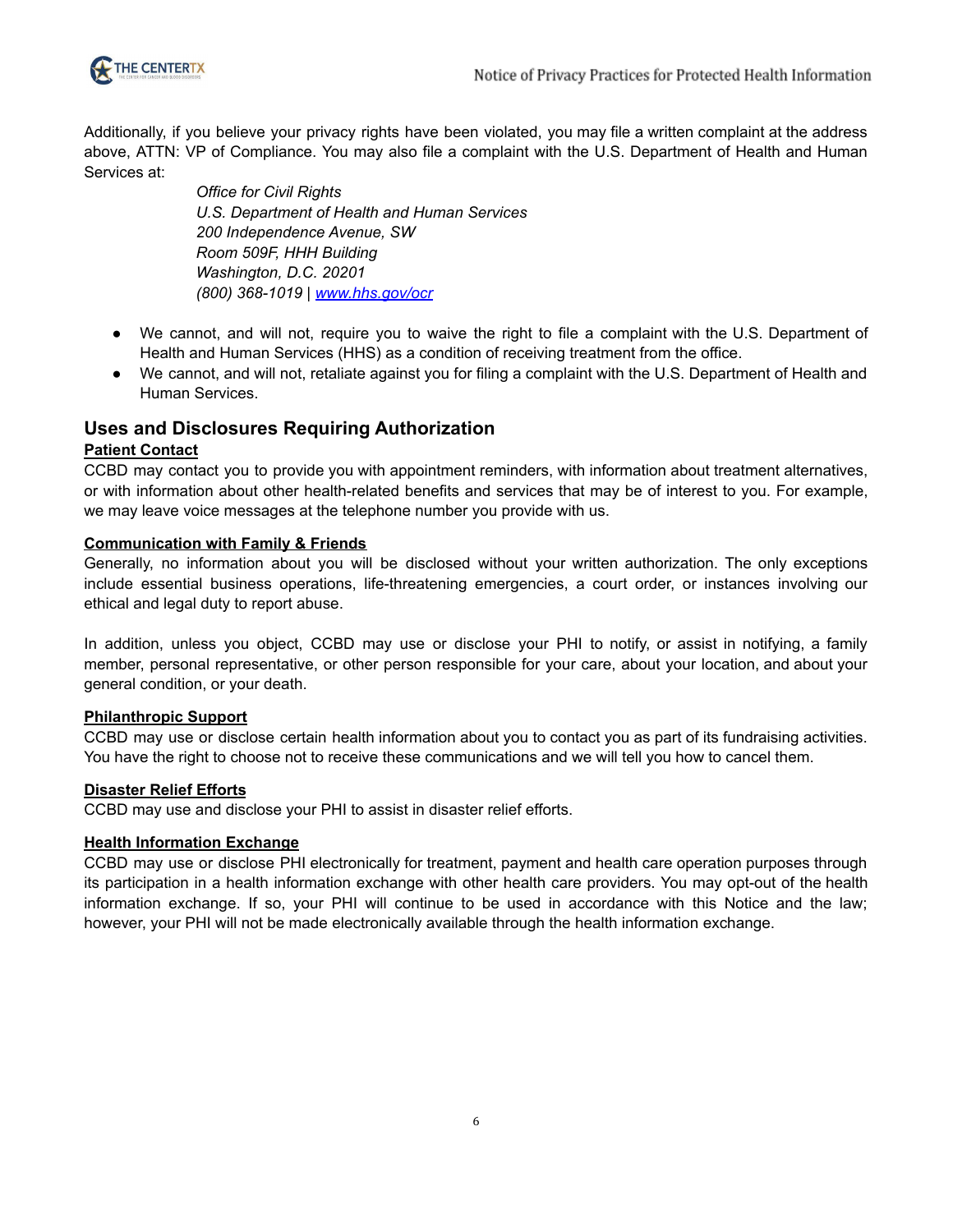

# <span id="page-6-0"></span>**Uses and Disclosures with Neither Consent nor Authorization**

# <span id="page-6-1"></span>**Public Health Activities**

- 1. Controlling Disease
	- a. As required by law, CCBD may disclose your PHI to public health or legal authorities charged with preventing or controlling disease, injury, or disability.
- 2. Child Abuse and Neglect
	- a. CCBD may disclose PHI to public authorities as allowed by law to report child abuse or neglect.
- 3. Food and Drug Administration (FDA)
	- a. CCBD may disclose to the FDA your PHI relating to adverse events with respect to food, supplements, products and product defects, or post-marketing surveillance information to enable product recalls, repairs, or replacements.

# <span id="page-6-2"></span>**Victims of Abuse, Neglect, or Domestic Violence**

CCBD can disclose PHI to governmental authorities to the extent the disclosure is authorized by statute or regulation and in the exercise of professional judgment the doctor believes the disclosure is necessary to prevent serious harm to the individual or other potential victims.

## <span id="page-6-3"></span>**State Specific Requirements**

Each state has unique requirements for reporting data, including population-based activities relating to improving health or reducing healthcare cost. Be sure to reference the state regulations based on the location of the CCBD facility.

## <span id="page-6-4"></span>**Oversight Agencies**

Federal law allows us to release your PHI to appropriate health oversight agencies or for health oversight activities to include audits, civil, administrative or criminal investigations: inspections; licensures or disciplinary actions, and for similar reasons related to the administration of healthcare.

#### <span id="page-6-5"></span>**Judicial/Administrative Proceedings**

CCBD may disclose your PHI in the course of any judicial or administrative proceeding as allowed or required by law, or as directed by a proper court order or administrative tribunal, provided that only the PHI released is expressly authorized by such an order, or in response to a subpoena, discovery request or other lawful process.

#### <span id="page-6-6"></span>**Law Enforcement**

CCBD may disclose your PHI for law enforcement purposes as required by law, such as when required by court order, including laws that require reporting of certain types of wounds or other physical injury.

#### <span id="page-6-7"></span>**Coroners, Medical Examiners and Funeral Directors**

CCBD may disclose your PHI to funeral directors or coroners consistent with applicable law to allow them to carry out their duties.

#### <span id="page-6-8"></span>**Organ Procurement Organizations**

Consistent with applicable law, CCBD may disclose your PHI to organ procurement organizations or other entities engaged in the procurement, banking, or transplantation of organs, eyes, or tissue for the purpose of donation and transplant.

# <span id="page-6-9"></span>**Research**

CCBD may disclose information to researchers when their research has been approved by an institutional review board that has reviewed the research proposal and established protocols to ensure the privacy of your PHI.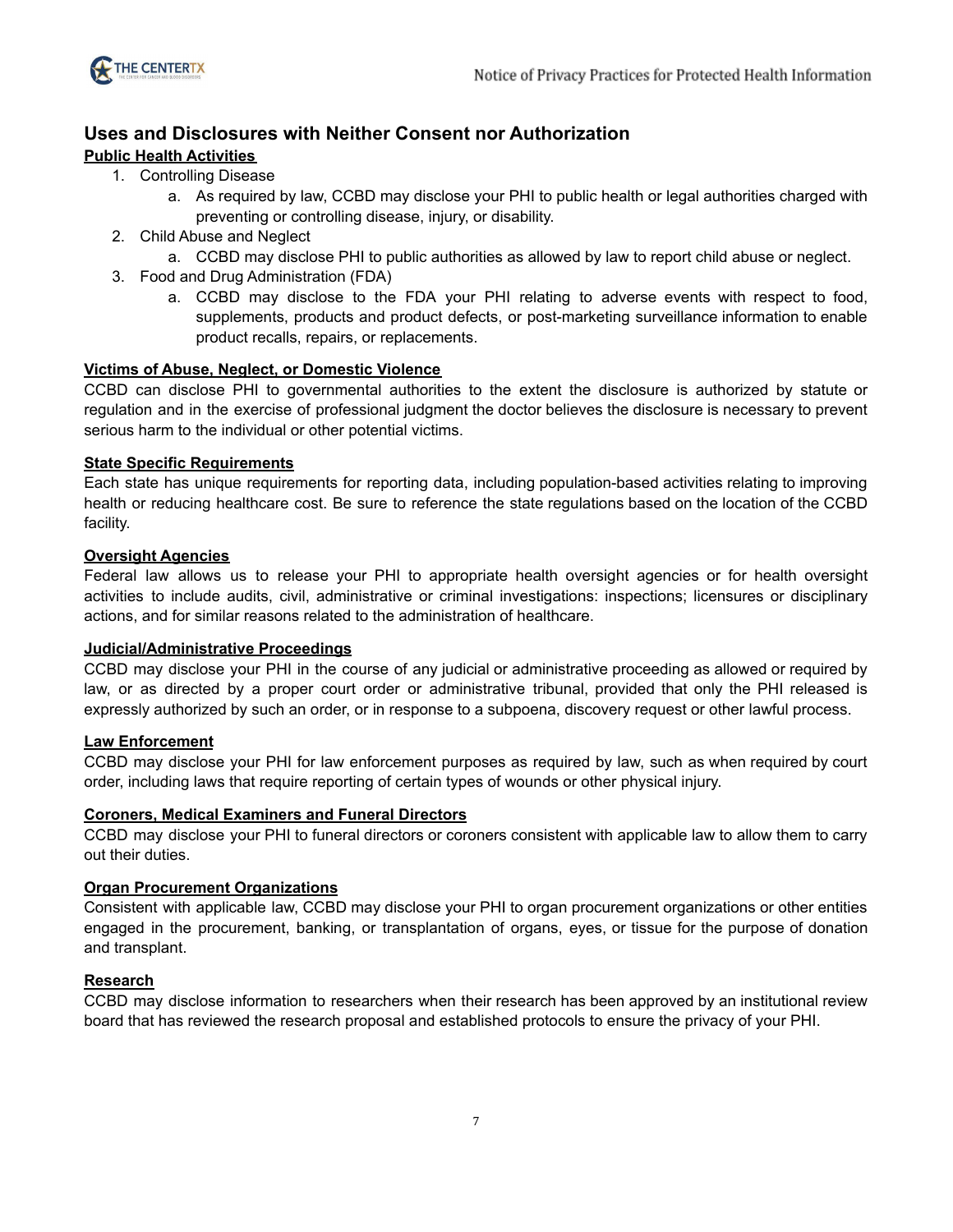

#### <span id="page-7-0"></span>**Threat to Health and Safety**

To avert a serious threat to health or safety, CCBD may disclose your PHI consistent with applicable law to prevent or lessen a serious, imminent threat to the health or safety of a person or the public.

#### <span id="page-7-1"></span>**For Specialized Governmental Functions**

CCBD may disclose your PHI for specialized government functions as authorized by law such as to Armed Forces personnel, for national security purposes, or to public assistance program personnel.

#### <span id="page-7-2"></span>**Correctional Institutions**

If you are an inmate of a correctional institution, CCBD may disclose to the institution or its agents the PHI necessary for your health and the health and safety of other individuals.

#### <span id="page-7-3"></span>**Workers Compensation**

If you are seeking compensation through Workers Compensation, CCBD may disclose your PHI to the extent necessary to comply with laws relating to Workers Compensation.

#### <span id="page-7-4"></span>**Other Uses and Disclosures**

Other uses and disclosures besides those identified in this Notice will be made only as otherwise authorized by law or with your written authorization which you may revoke except to the extent information or action has already been taken.

#### <span id="page-7-5"></span>**Website**

You will find this "Notice of Privacy Practices" on the CCBD website at: *[www.thecen](https://thecentertx.com/)tertx.com*.

If you have additional questions concerning this "Notice of Privacy Practices" they may be addressed to the OneOncology VP of Compliance via the following means:

| <u> IneOncology</u><br><u>lttn: VP of Compliance </u>                        | 1.615.880.8479                                              |
|------------------------------------------------------------------------------|-------------------------------------------------------------|
| <b>124 Church Street</b><br><b>uite 2400</b><br><b>Vashville, TN 37219</b> ' | <u>complianceandprivacy@oneoncology.c<sub>/</sub></u><br>om |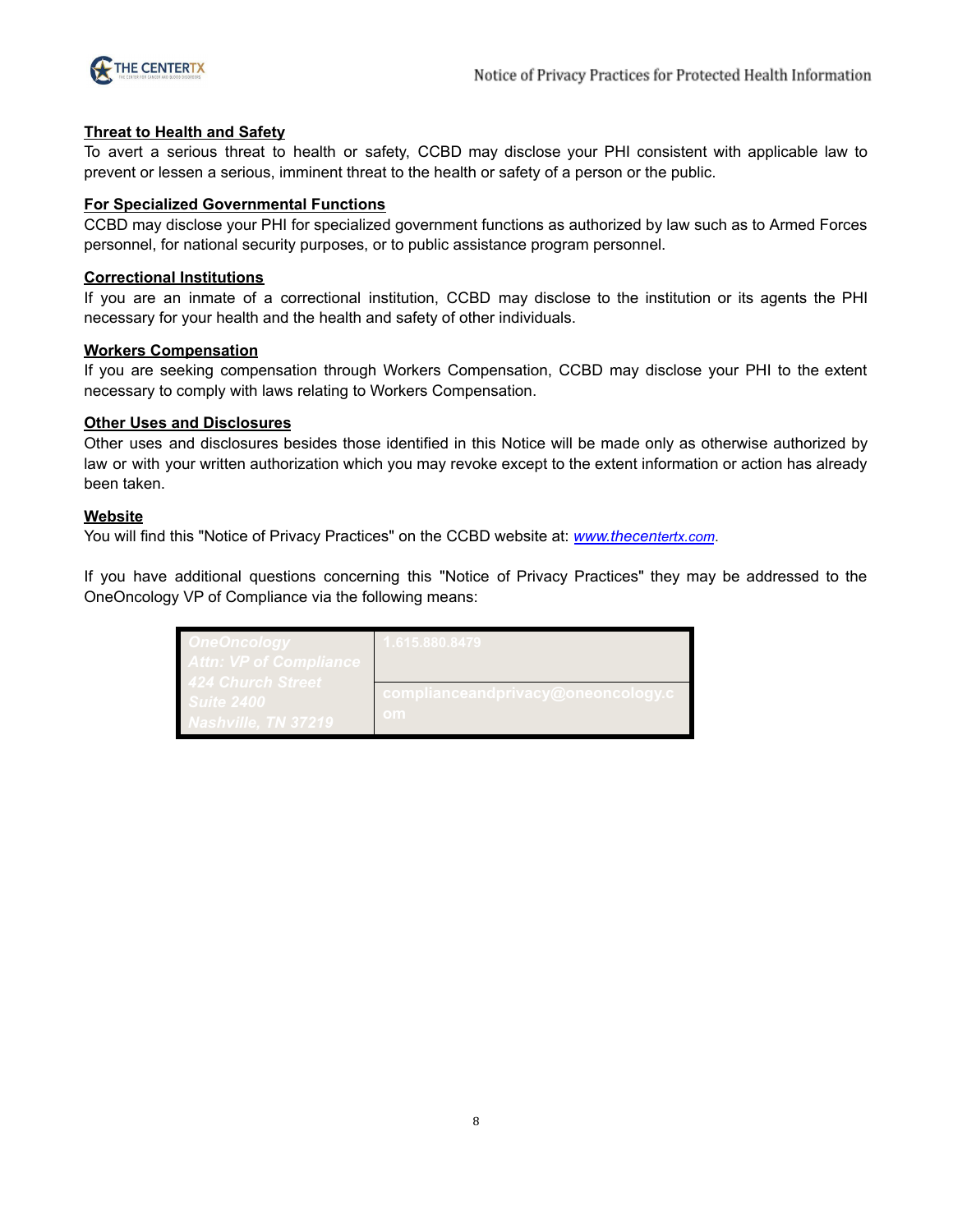

# <span id="page-8-0"></span>**Notice of Privacy Practices Acknowledgement Form**

By my signature below, I am acknowledging I have received a copy of the CCBD Notice of Privacy Practices concerning the uses and disclosures of my Protected Healthcare Information in accordance with the HIPAA Privacy and Security Rules.